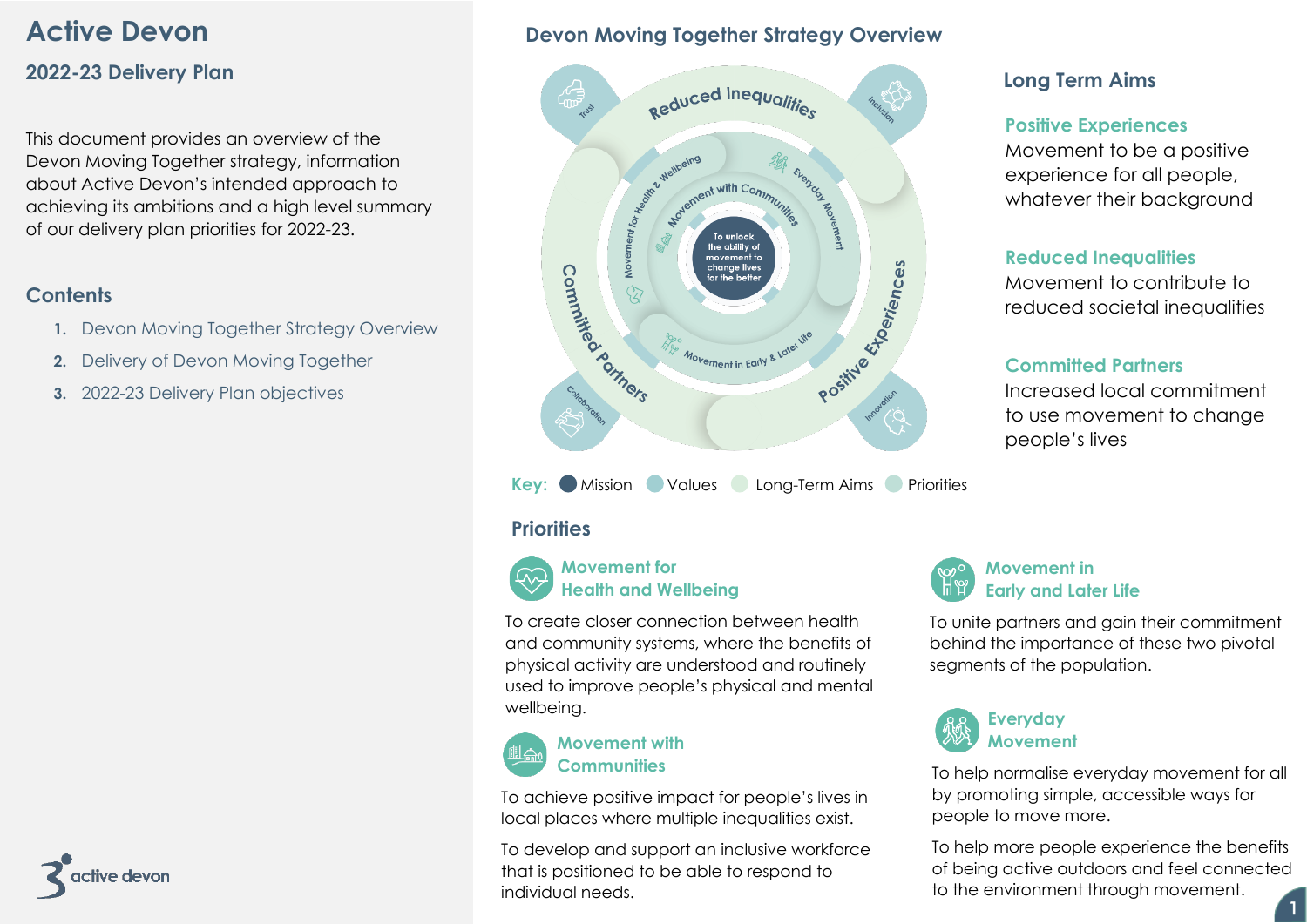# **Delivery of Devon Moving Together**

Devon Moving Together represents a collective set of ambitions which no single organisation will be able to achieve alone.

As the Active Partnership for Devon, and a 'System Partner' of Sport England, we have a key role to play. We see the main focus of that role as building relationships and influence with those who can enable people to move more. This will result in more local partners and resources aligned and mobilised to deliver the aims of Devon Moving Together.

Operationally, we will be seeking to work in a more place and system focused way. Our delivery plan will align to the four Priorities described on page 1. Across those Priorities, the broad themes of the work is similar:

- Developing understanding
- Building relationships
- Aligning delivery

These are explored opposite and described in more detail in the headline Delivery Plan Objectives set out on page 3.

In addition to work across Devon Moving Together's Priorities, we will continue to work on 'Enabling Strategies'. These are often more indirect in their impact and ensure that we run an effective, safe, sustainable and well governed organisation. They include People Strategy; Equality, Diversity & Inclusion; Governance, Finance & Risk; Safeguarding, and; Environmental Action Plan.

### **Broad themes to Active Devon's work**

### **Developing understanding**

The drivers of ineqality and inactivity are complex in nature and often unique across different communities and audiences. Developing understanding and sharing learning and insight are essential requirements of the work. This also means evaluating in a different way by using reflective approaches and blending qualitative and metric based measurements of impact.

### **Building relationships**

At the heart of our collabrative approach needs to be the development of trusted relationships with partners and communities. This means further enhancing the relationships we already hold as well as broadening to new partners, within and beyond our sector, where shared purpose exists.

### **Aligning delivery**

In response to greater levels of flexibility from some of our core funders, we are seeing a move towards increasingly bespoke projects that reflect the uniqueness of our communities. We also see an ongoing need for key programmes, that provide a solution to many people seeking to get active, to remain in place, for example the successful School Games Programme. We will seek flexibility, where possible, to ensure that unique place based projects and broad reach programmes are aligned to local needs.